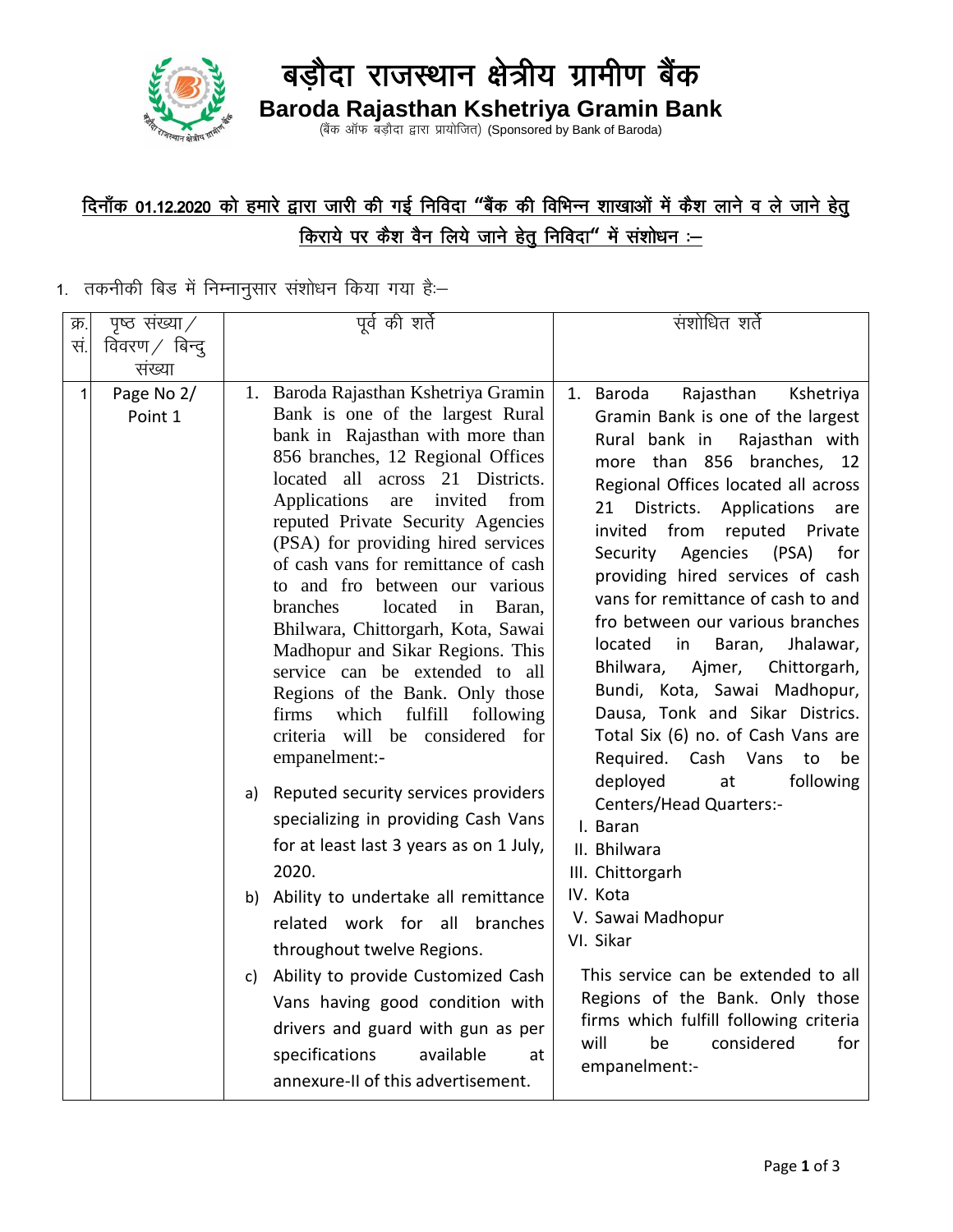

# बड़ौदा राजस्थान क्षेत्रीय ग्रामीण बैंक **Baroda Rajasthan Kshetriya Gramin Bank**

(बैंक ऑफ बड़ौदा द्वारा प्रायोजित) (Sponsored by Bank of Baroda)

|                |                                                      | d) Have adequate fleet of vehicles to<br>cater for breakdowns and provide<br>hassle free service.<br>e) Ability to provide drivers and<br>guards duly verified from the local<br>police authorities.<br>Ability<br>to<br>service<br>f)<br>commence<br>maximum within 20 days from date<br>of placement of order.<br>This offer is for Three Year but<br>g)<br>period can be extended subject to<br>requirement and satisfaction of the<br>Bank. | a) Reputed<br>security<br>services<br>providers specializing in providing<br>Cash Vans for at least last 3 years<br>as on 1 July, 2020.<br>b) Ability to undertake all remittance<br>related work for all branches<br>throughout twelve Regions.<br>Ability to provide Customized Cash<br>C)<br>Vans having good condition with<br>drivers and guard with gun as per<br>available<br>specifications<br>at<br>annexure-II of this advertisement.<br>d) Have adequate fleet of vehicles to<br>cater for breakdowns and provide<br>hassle free service.<br>e) Ability to provide drivers and<br>guards duly verified from the local<br>police authorities.<br>Ability to commence<br>service<br>t)<br>maximum within 20 days from<br>date of placement of order.<br>This offer is for Three Year but<br>g)<br>period can be extended subject to<br>requirement and satisfaction of<br>the Bank. |
|----------------|------------------------------------------------------|-------------------------------------------------------------------------------------------------------------------------------------------------------------------------------------------------------------------------------------------------------------------------------------------------------------------------------------------------------------------------------------------------------------------------------------------------|----------------------------------------------------------------------------------------------------------------------------------------------------------------------------------------------------------------------------------------------------------------------------------------------------------------------------------------------------------------------------------------------------------------------------------------------------------------------------------------------------------------------------------------------------------------------------------------------------------------------------------------------------------------------------------------------------------------------------------------------------------------------------------------------------------------------------------------------------------------------------------------------|
| $\overline{2}$ | Page No 4/<br>Annexure I/<br>Eligibility<br>Criteria | New Point Added in Eligibility Criteria                                                                                                                                                                                                                                                                                                                                                                                                         | Private Security Agency must be<br>with<br>registered<br>Private<br>Security<br>Agencies Regulation Act (PSARA) valid<br>for the State of Rajasthan.                                                                                                                                                                                                                                                                                                                                                                                                                                                                                                                                                                                                                                                                                                                                         |